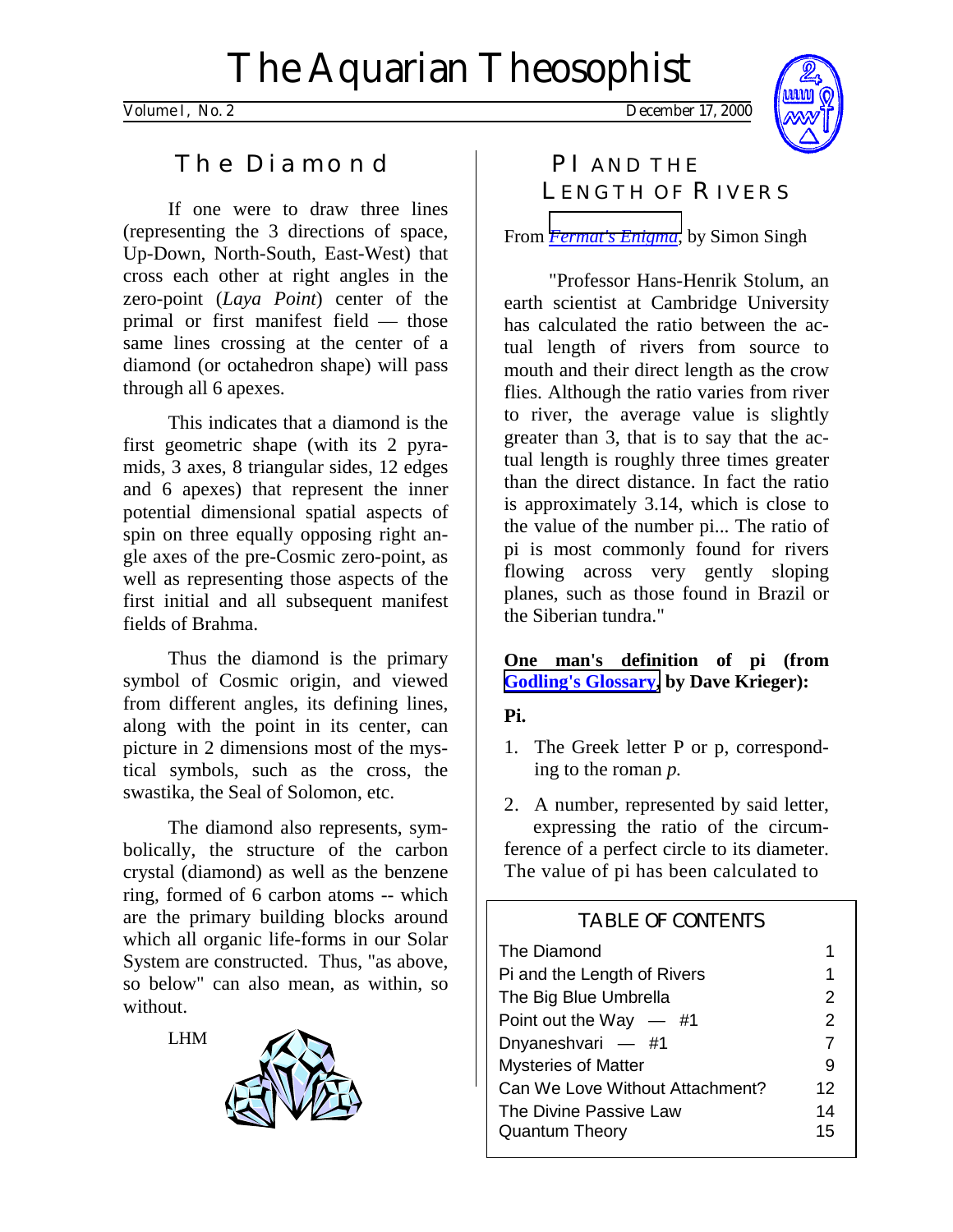many millions of decimal places, to no readily apparent purpose: no perfect circles or spheres exist in nature, since matter is composed of atoms and therefore lumpy, not smooth.

Nature herself sometimes takes to rounding off the more extreme decimals of numbers when they get sufficiently small, as Prof. Heisenberg has pointed out. However, the continued extension of pi provides a harmless exercise of computer power which would otherwise be misused playing Quake or surfing pointless web sites.

#### **Pi and Atmospheric Pressure**

Jonathan Bradshaw points out that standard atmospheric pressure is defined to be  $P = 0.101325$  MPa (This is a human-defined value, which is approximately the average pressure at sea level.) Curiously, if you take the square root of this number and then divide 1 by the result (the reciprocal of the value), you get 3.14153.

#### **The record has been broken!**

In September, 1999, Dr. Kanada of the University of Tokyo calculated [206,158,430,000](ftp://www.cc.u-tokyo.ac.jp/README.our_latest_record) decimal digits of pi  $(\text{approx}.3^*2^{\land}36).$ 

"Probably no symbol in mathematics has evoked as much mystery, romanticism, misconception and human interest as the number pi  $(\mathbf{T})$ ."

— William L. Schaaf, *Nature and History of Pi*

# **TC**

## THE BIG BLUE UMBRELLA

The sky and our aspiring ideations give each of us a *big blue umbrella.* No two are alike, so it is truly "Unity in Diversity." This column has echoes from that great expanse: the *three fundamentals*—

Zero-ana, is the Chackra or circle of Vishnu, the mysterious emblem which is, according to the definition of a mystic, "a curve of such a nature that as to any, the least possible part thereof, if the curve be protracted either way it will proceed and finally re-enter upon itself, and form one and the same curve—or that which we call the circle." No better definition could thus be given of the natural symbol and the evident nature of Deity, which having its circumference everywhere (the boundless) has, therefore, its central point also everywhere; in other words, is in every point of the Universe. The invisible Deity is thus also the Dhyan Chohans, or the Rishis, the primitive seven, and the nine, without, and ten, including, their synthetical unit; from which IT steps into Man. Returning to the Commentary (4) of Stanza IV. the reader will understand why, while the trans-Himalayan Chackra has inscribed within it  $\Delta \Box \Box \otimes$  (triangle, first line, cube, second line, and a pentacle with a dot in the center thus:  $\mathbb{R}$ , and some other variations), the Kabalistic circle of the Elohim reveals, when the letters of the word (Alhim or Elohim) are numerically read, the famous numerals 13514, or by anagram 31415—the astronomical (pi) number, or the hidden meaning of Dhyani-Buddhas, of the Gebers, the Geborim, the Kabeiri, and the Elohim, all signifying "great men," "Titans," "Heavenly Men," and, on earth, "the giants." [S.D.I,114]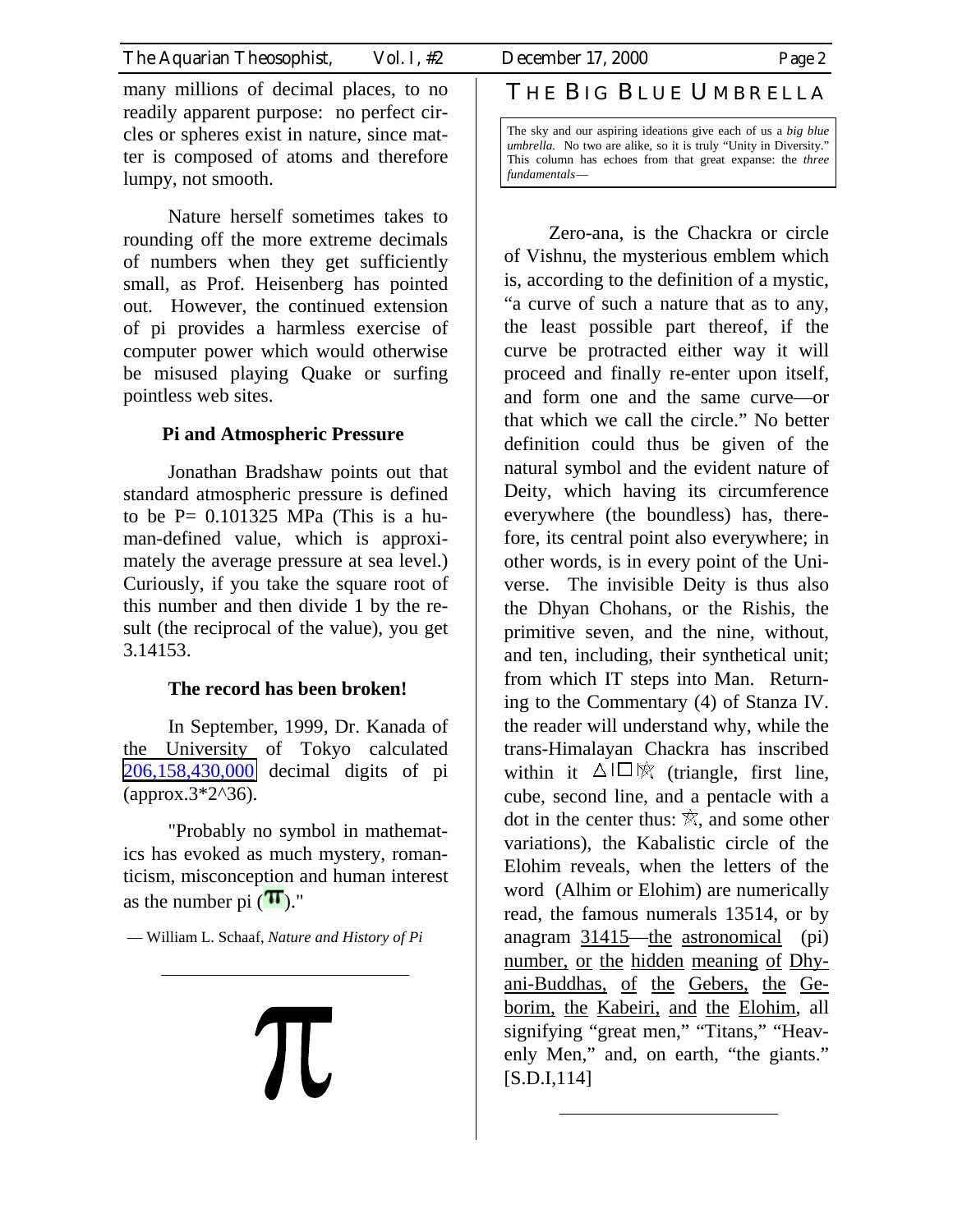# POINT OUT THE WAY

*Point out the Way is subtitled:* "The Three Fundamentals and Questions Answered at an informal Ocean Class." John Garrigues conducted this class in the early 1930's at the U.L.T. in Los Angeles. It was taken down stenographically and published by *The Theosophical Movement,* Mumbai, India. The series ran from January, 1951 through July, 1954.

#### **The First Fundamental**

**Question:** Is it possible for a great intellect to understand *The Secret Doctrine?*

**Answer:** The Three Fundamental Propositions are a part of *The Secret Doctrine.* So, if we understood *The Secret Doctrine,* we would understand the Three Fundamental Propositions. But, in any event, let us examine the term "intellect." We

habitually use it to mean that our intellect exists apart from other intellects, and apart from the other elements in our nature. Certainly, any ordinary man of average intelligence, of good intellectual comprehension, could follow clearly everything that H.P.B. has written.

But it would do good only so far. He would derive merely an intellectual benefit from it, because intellect was the only one of the elements in him that he had exercised. He might see that all *The Secret Doctrine*  statements are correct. There are very able men in the Theosophical field, and always have been — able men in our sense of the word — who know *The Secret Doctrine*  intellectually.

What is the matter with them? They have forgotten a more important element than the intellect — the Will.

What is the good of all the knowledge in the world, without the Will to apply what we see, what we know? *Theosophy is devoted primarily not only to the education of our minds, but to the arousal of the will. The Will cannot be aroused from outside; the intellect can.*

**Question:** If our knowledge commences with manifestation, does this mean that our knowledge can never include the Unmanifested?

**Answer:** This question ought to bring us back to what we understand. What picture is raised in our minds by the word "knowledge"? We can't know anything as object or as subject, save and except to the extent

that it manifests itself. What do I know of any of you? Nothing whatever, except what I perceive. Your body, your expression, your words, your acts, all that I ever can see is what I can know; all that I can see and know is your *manifestation,* not you. So the word "knowledge" always means duality: the knower — yourself, myself, any other self — and what is known.

 Take another term altogether, which should raise in us the picture that H. P. Blavatsky tries to draw, particularly in the First Fundamental Proposition. What do we mean when we use the compound word "selfknowledge"? In the use of the word "knowledge," I know by means of the five senses, by means of the mental inferences or deductions that I make, and by the pictures afforded through

What is known is always what is



manifest.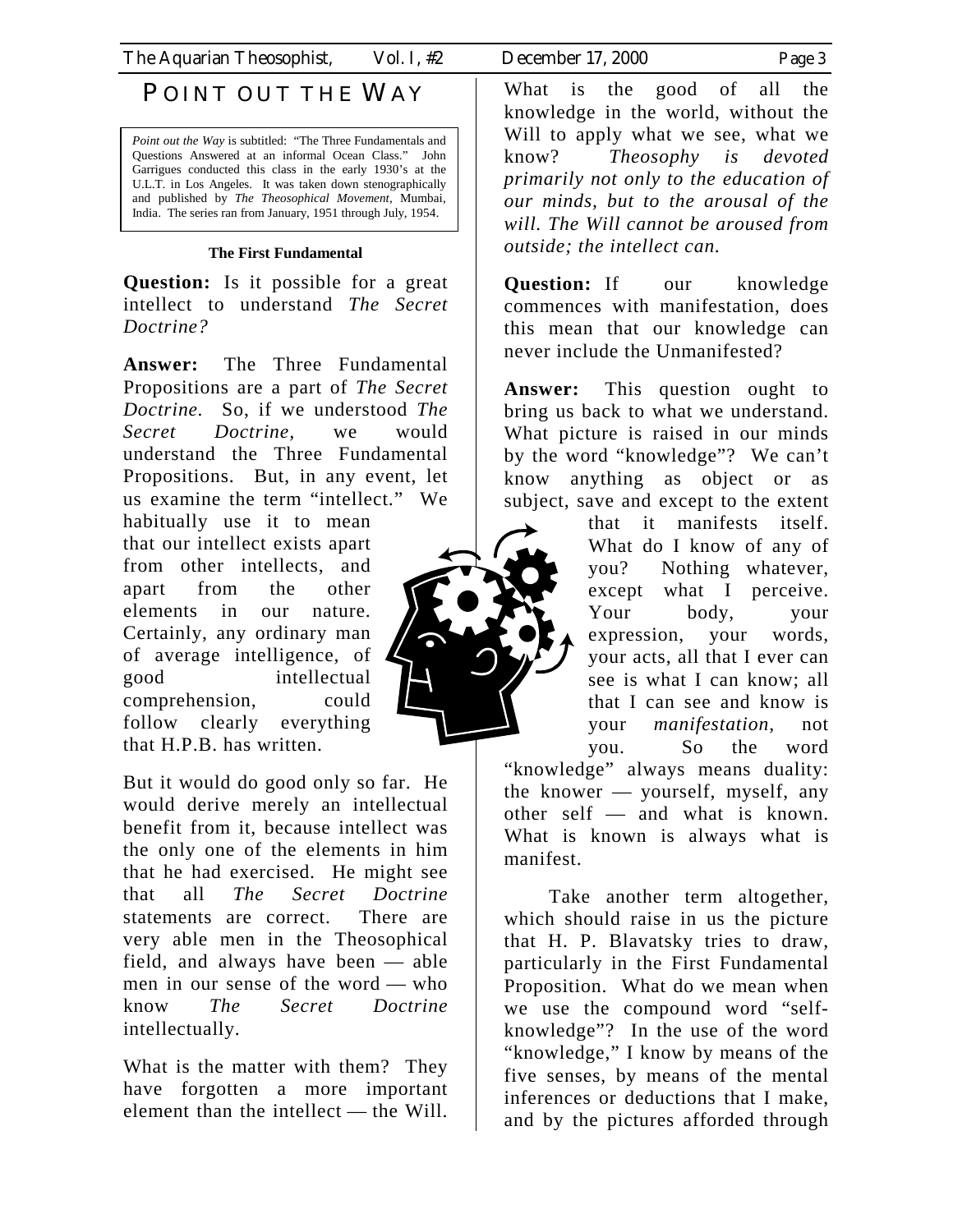the five senses; and I know by comparison of the pictures that I take with the pictures that you take. Selfknowledge has nothing to do with the five senses. Self-knowledge has nothing whatever to do with the mind. Our self-consciousness is not the product of our body, or of our sense, or of our mind. What is it? Why, it is the coming to live — to the consciousness of Self here in this body and in these circumstances — of that which eternally has been here but has been asleep to Self. However much it may have been awake to pictures or mental images, it has been asleep as the Self.

 Take what to us is a convenient word to represent the beginning of matter and the essence of form — call it an atom. The First Fundamental proposes that what we call an atom is just as much Life as that which we call a Mahatma. Both are identical in their origin, in their substantial or real nature; both are identical with the One Principle of life, and yet the gulf between an atom and a Mahatma is the gulf between unconsciousness and consciousness, imperfection and perfection, *beginning and end of any cycle.* H.P.B. says that every atom has in it the potentiality of selfconsciousness. The Mahatma is aware of that self-consciousness; it is active and universal in him; but in the atom it is asleep; it is not yet awake.

**Question:** How far does the "substance" of Spinoza's conception agree with the First Fundamental?

**Answer:** Turn to Volume I of *The Secret Doctrine,* to the section on "Gods, Monads and Atoms,"

beginning about page 610. H.P.B. gives the fundamental idea of Spinoza and goes quite at length into the fundamental ideas of Leibnitz, showing that between the two is the esoteric doctrine. Leibnitz conceived of the universe as an infinitude of living centers of action, each one of them a kind of spiritual being; but he had to account for their origin. This he did by postulating some kind of supernal extra-cosmic deity of which all living things are the children. We can see the anthropomorphism that governed his perception of the

infinitude of purely monadic beings.

 Spinoza conceived of an infinite and changeless divine substance that never had a beginning, can never die; but he could not account for the fact that there are *beings* in the world. There was a gap between the simplicity of substance and the multiplicity of beings.

 Now if we take the First Fundamental, which represents Spinoza's conception, and the Third, which represents that of Leibnitz, and unite them by means of the Second Fundamental, we have the true esoteric teaching.

**Question:** It is said that everything which we see is seen inwardly. But how is it possible that objects visible to the naked eye can be seen within?

**Answer:** Well, isn't there more than one kind of seeing? One may be on the outside of a thing and see it as within oneself. This is the process that we partly know and use and call "feeling," "memory," "thought," and refer to as "faith" and "hope" and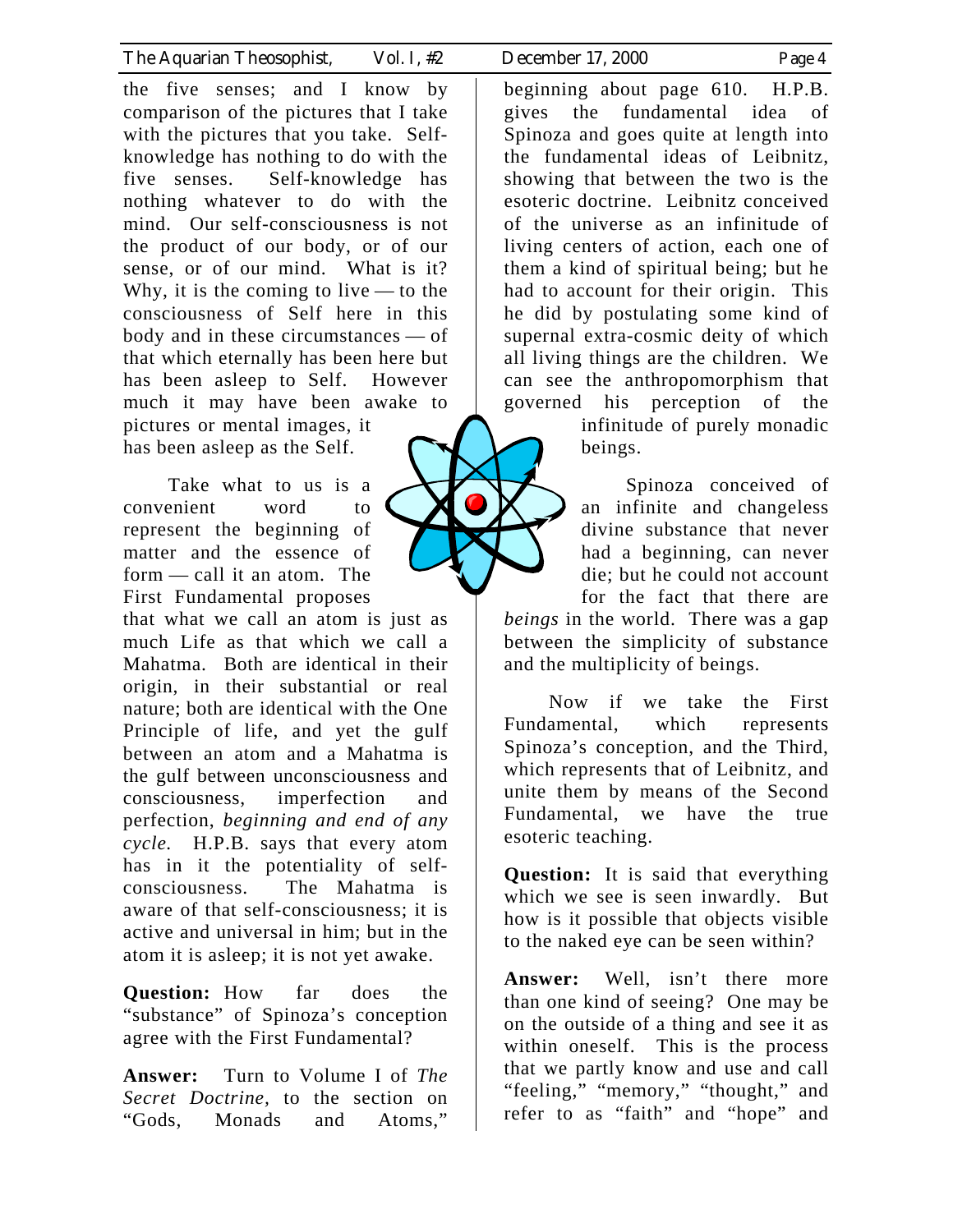"aspiration," and by many other terms. In other words, there is a mental or metaphysical universe: it is life regarded as internal to ourselves. Then there is the identically the same life regarded as external to the form we occupy, and that life regarded as external is what we call space and matter and the stars and planets.

 Very, very difficult it is for us to grasp the reality. Once H.P.B. used an expression something after

this fashion. It must be about page 75, in the first volume of *The Secret Doctrine,* and it is repeated in other places. It is to the effect that the same initial difficulty confronts us all — the apparent multitude of objects and their diversity. But that exists *in our consciousness* and

nowhere else. Change our state of consciousness, and all the conceptions that we now take to be realities cease to be. We are there, Life is there, and behold, we begin to perceive another state of impressions. What was there in the beginning? Why, in the beginning there was Life, and Life was full of impressions, and Life was busy with those impressions. What is there after death? The same Life, and we, busy with our impressions. But these impressions change with the nature of the being, and that is again our Third Fundamental.

 It ought to be simple enough for us to see that our perception of Space is founded upon sense perception, whether in this world or in another. If you can see, there is Space wherever you go; also if you can't

see, there is Space wherever you go. Or take our conceptions, which we all locate in time — last year, last week, last month. The sense of time is due to a change of the state of consciousness. H.P.B. says that time is an illusion produced by the changes or succession of the states of our consciousness as we travel through eternal duration. If a man is happy, 100 per cent happy, there is no time; if a man is 100 per cent unhappy, there is no time. Time, therefore, is due to the contrast of

> sight and sound in every case; the contrast of the two senses gives us the mental sense of time. Time is a mental sense of action, a mental sense of objects.

> All this universe was once subjective; that is, internal to our

consciousness. It now is internal to the consciousness of the Mahatmas it is not an external universe to Them. In their consciousness this universe is subjective; it is Their mind; it is Their intelligence; it is Their knowledge; it is Their wisdom. When the Three Fundamentals are seen, the universe entire is internal to ourselves; the universe entire is external to ourselves; the universe is part internal and part external; the universe ceases to be altogether internal and external, as we think it.. What else could it be to be a Mahatma? It is hard to realize that *duality* and *multiplicity* exist in the perceiving consciousness and nowhere else, but *The Secret Doctrine* and its three basic propositions exist to help us toward this realization.

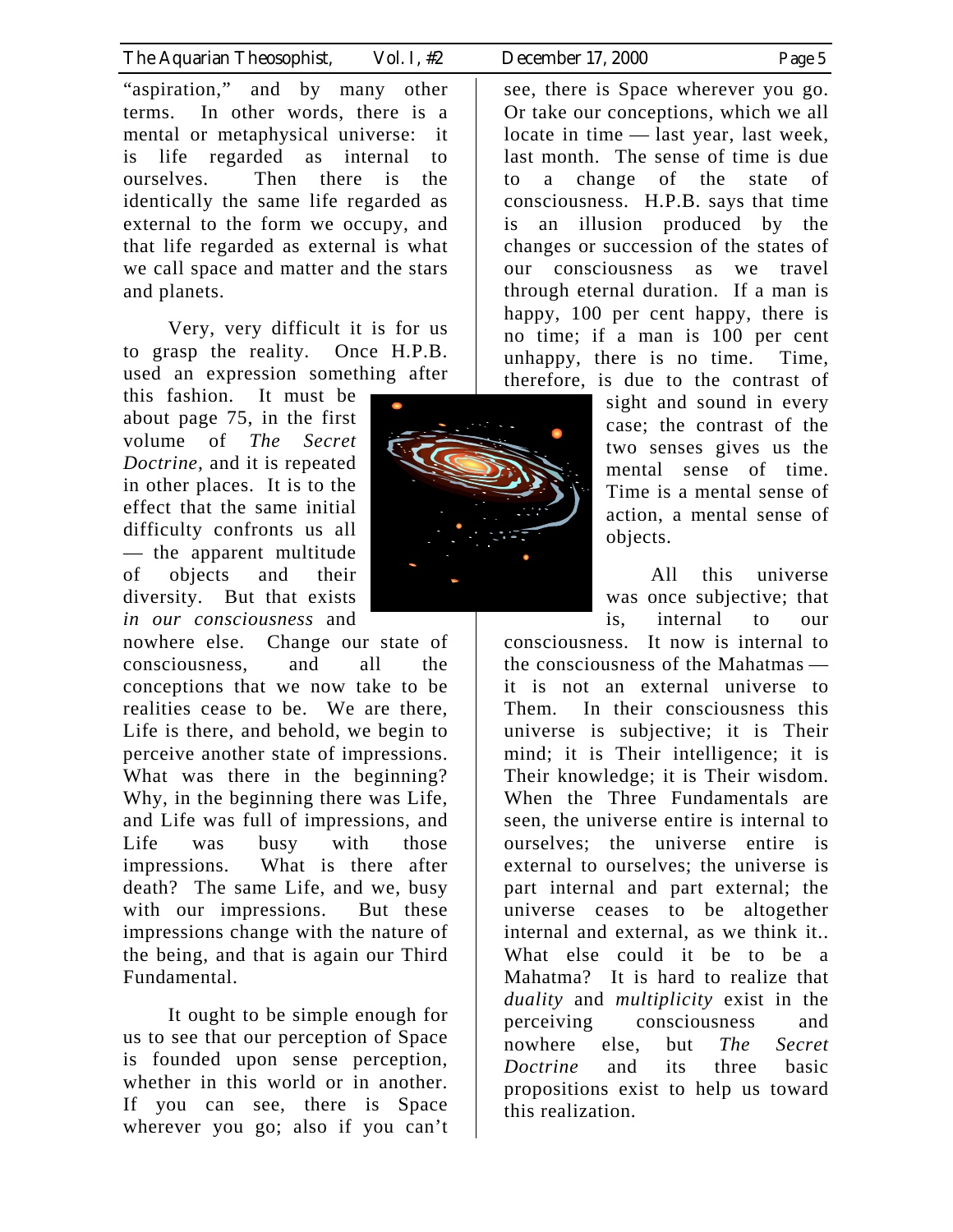**Question:** Should we not make a distinction between limited space and the Space of the First Fundamental?

**Answer:** Yes; Space is given to us as the perfect symbol of the One Self, the One Reality. Why? Because it is that in which all things live and move and have their being; it is that which is the background of consciousness, the field of perception and the arena of action for any and every being of every description. So when we get the spiritual conception of Space, we can appreciate what H.P.B. said in another place. She said, "I have tried

my best to convey to Theosophists, to arouse in them, the perception that there is but one Reality; that It is omnipresent; that

It neither was nor will be; **It eternally is.**" She said she had tried in vain to arouse them to see that. "Now," she said, "once that is seen, that we came from That, that we exist in That, and that sooner or later we must return to That — all the rest becomes easy."

**Question:** The First Proposition of Theosophy states that all is Life, whether in form or out of form. Why, then, should we worry as to man's using an animal form? Since the consciousness that is using the animal form will some day extend to the human form, in previous periods of evolution this humanity of today must have used animal forms.

**Answer:** Let us get H.P.B.'s definition of "animal;" she is speaking in terms of consciousness when she says "animal;" she is speaking in terms of consciousness when she says "Buddhi;" she is speaking in terms of consciousness

when she says "Manas," or "Atma," or "Buddhi;" but in our reading of these terms, we translate them into terms of form and action as experienced by us here and now through our physical senses. What is an animal, according to Theosophy? It is the germ of awakening consciousness, the germ, exactly as the embryo is the germ of a human being. And what is human consciousness? It is the next stage beyond the germ stage: that is, human consciousness stands in the same relation to the consciousness of Manas — Egoic self-consciousness —

as the foetus stands in relation to the body after it is born. First, the embryo; then the foetus; then the body that is born. First,

the germ of consciousness; then the unification, through experience, of those germs until a stage is reached where a contact point is set up with a higher form, and that is the so-called "mindless" man; then we have the human stage, and there the same struggle begins over again in order for the individual to reach Egoic selfconsciousness or regain it  $-$  just as the mass in the kingdoms below struggled to reach human selfconsciousness.

Human self-consciousness never was germinal self-consciousness; the baby body never was the foetus; the foetus never was an embryo. What do the three words represent? Three stages in the evolution of a human form. Apply that, then, to the mineral, vegetable and animal kingdoms. To make the category complete, three elemental stages; then the mineral stage, the vegetable stage and the animal stage of consciousness. That

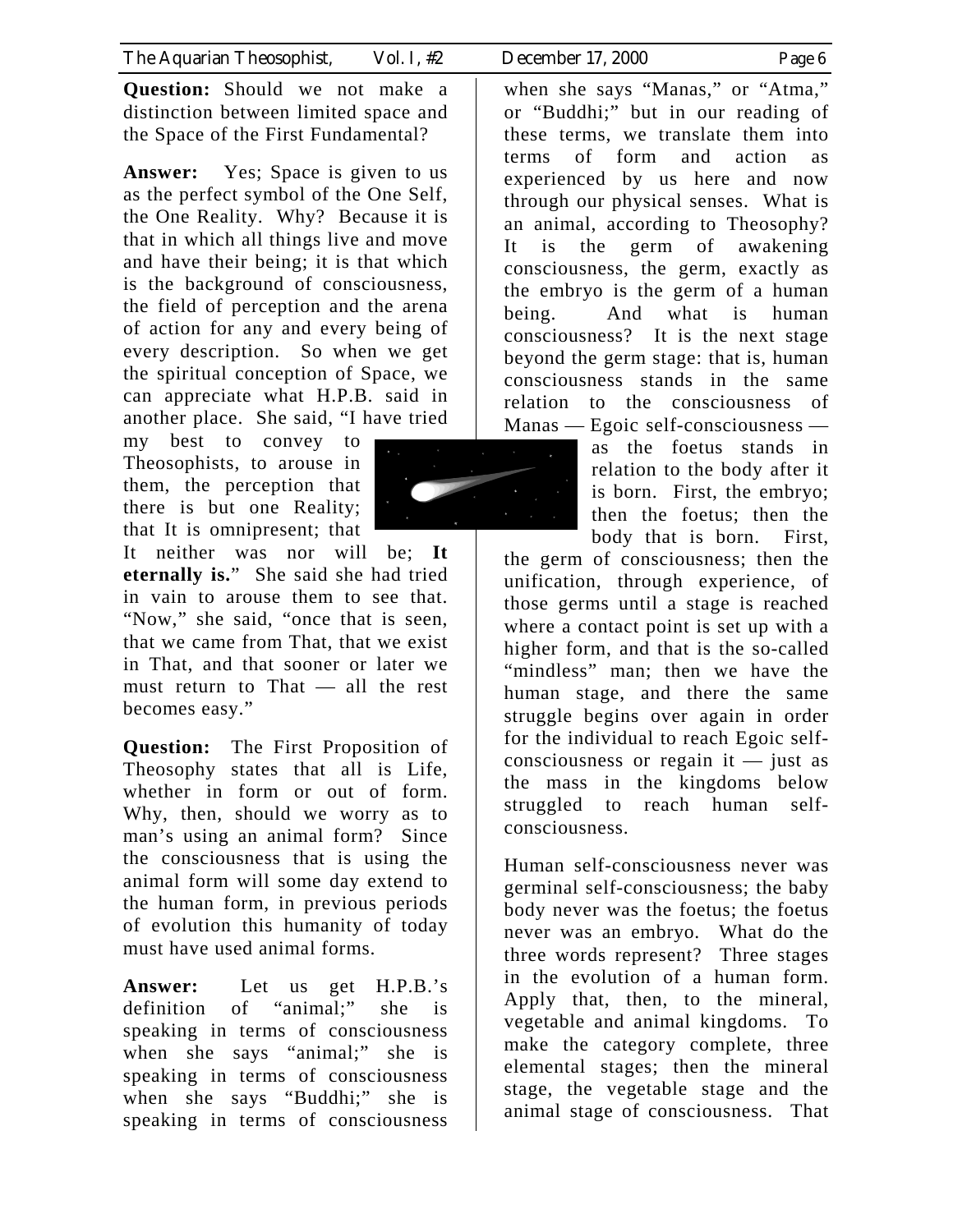is all part of developing the germs of experience which constitute an individual entity; then occurs the lighting up of Manas, or the reflection of Self, in that combination of germs, and we call that "human" consciousness. Now, looking at it from the stand-point of stages in the journey of consciousness, we can see that while it is one and the same Monad or Spark, or Soul, these words — elemental, mineral, vegetable, animal, and human — are by us interpreted in terms of **form,** while their meaning is **stages in the awakening of consciousness.** The man was never an animal any more than Devachan was ever Kama-Loka. The various kingdoms represent stages or states through which one and the same **Perceiver** 

passes.

**Question:** If the First Fundamental transcends human conception and expression, how can that be regarded as a practical basis for thought and action?

#### **Answer:** The statement of

the First Fundamental Proposition is that there is a center in each one of us on which everything else turns; that center is no "place" — it is a center of consciousness. Now, we know that nothing exists for us unless we are conscious of it, or unless we are aware of it. So, can't we see at once that *consciousness* is the reality to us, and that existence has no place whatever except for that reality? Let us extend the idea; bring it home to ourselves. We are limited, but the only limitation is our own conception and perception. Extend that idea — it

is true of all others; it is true of all life. No existence is apart from That. There is the principle and basis for all experience of every kind.

 Imagine a railroad station, a few minutes before train time. Looking at the whirling mass of humanity, all the people moving, full of excitement, did you ever think that there must be something permanent somewhere? We can watch our own reactions; every time someone passes in front of us, we think about it; we have some feeling about it; and people are passing all the time. Our own reactions are like that changing — first one thing, and then another, first one color, and then another. All of a sudden it may come

> home to us: *We* don't change at all. We have these thoughts, and they change; we have these feelings, and they change; but we are the beings who have them. We have not changed with any of the feelings and thoughts, and we can

relate, say, **one change to another.** We could not if we were any of the passing impressions. Thus, there must be something permanent in us.

 All down the ages, people have been trying to find God, and they have erected all sorts of mental images. Usually reflections of themselves and carrying human virtues to the nth degree, and also displaying a great many human defects. They have placed this God in some impossible heaven somewhere — no two heavens alike, no two Gods alike, either. The real

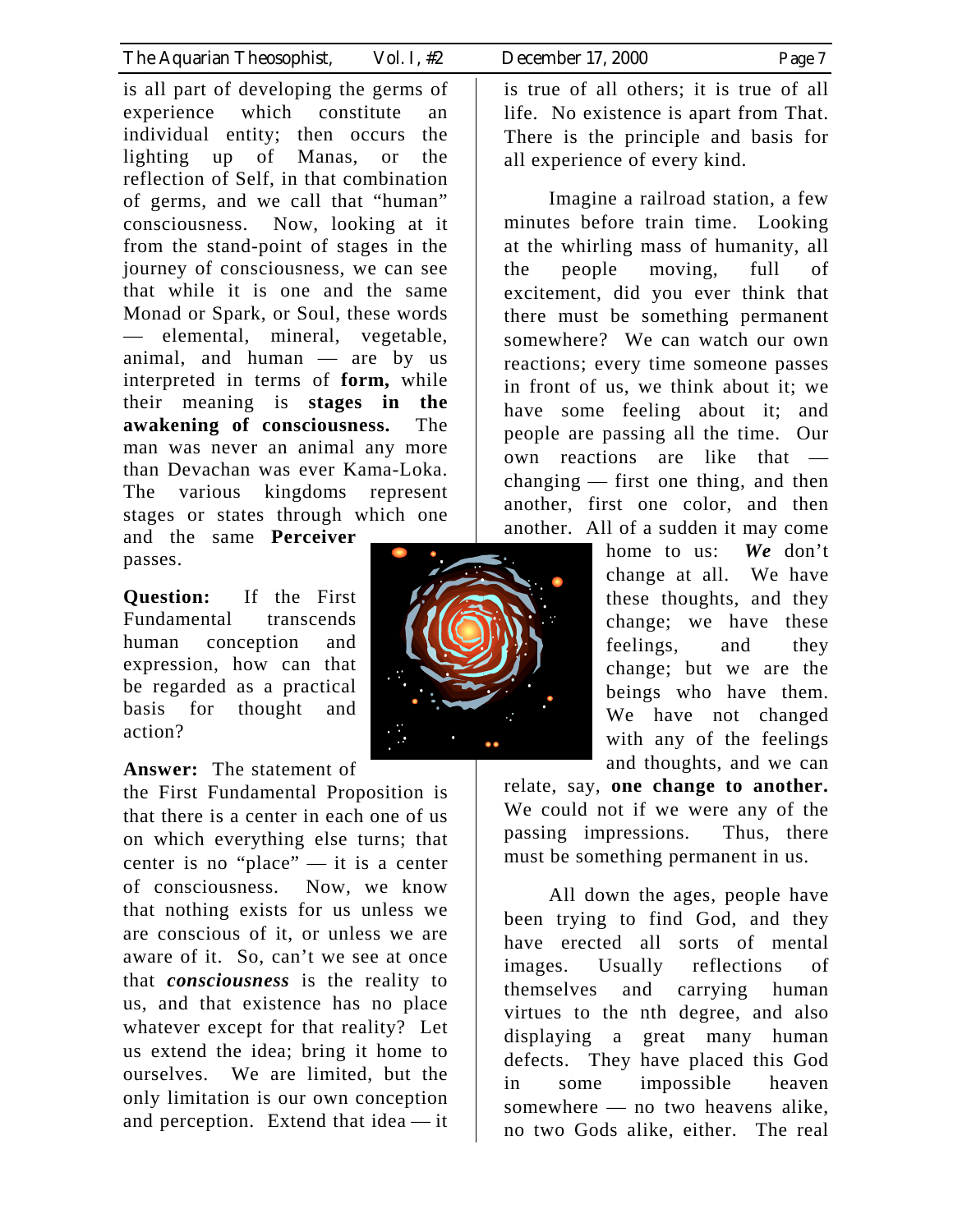Spiritual Teacher on whose teachings the religions afterwards were founded never taught any outside God like that; They all taught the God within, this changeless something which everyone is. Theosophists call it a Principle; they don't call it a God because people make a *being* of a god. Theosophists say that there is one changeless essence — a Principle, not a person, which is the sustainer of all, the source of all. Interesting? Yes, isn't it? It is ennobling, too, because it makes of every man a god, and why not? All that any man can know of God is what he knows in himself, through himself and by himself.

#### TO BE CONTINUED

\_\_\_\_\_\_\_\_\_\_\_\_\_\_\_



#### **DNYANESHVARI**

[The *Dnyaneshvari* is mentioned many times by Madame Blavatsky, always in glowing terms. The following rendition is extracted from Manu Subedar's translation. The great Sage, Dnaneshwara Maharaj sang this work to his people when he was quite young. He did it in their native language, Marathi, about 700 years ago. It is his commentary on the *Bhagavad Gita.*]

[The epic of the Maha-Bharata or the Great War deals with the story of the conflict between Duryodhana, the head of the Kauravas, and the five Pandava brothers, of whom Arjuna is the principal warrior. Bhishma, the common grand uncle of both sides, is pledged to service on the side of the Kauravas. Drona, the common teacher of both

sections, who instructed them in the art of warfare, is also fighting for the Kauravas. The Kauravas are "de Facto" rulers, who have got hold of the sovereignty wrongfully and who are unwilling to restore the whole or any fraction of the kingdom to the Pandavas.]



The army of the Pandavas was spread out in a magnificent array of every description of fighting unit, but Duryodhana

,,,,,,,,,,,,,,,,,,,,,,,,

was not afraid. Approaching Drona, the common preceptor, he complained that the arrangement of the army was fixed by one of his pupils and contained so many super fighters such as  $[$  — then follows along list of symbolic names, all carrying a story in themselves.]

In surveying the army of his adversary, **Arjuna** saw there his uncles and grand-uncles, his preceptor, the relations of his mother, his cousins and their children and grand-children and those that had been his erstwhile friends. He saw the relations on his wife's side and the companions of his youth. He was then overcome by compassion and regret…. And declared to Krishna:

"I cannot stand her for a moment more. The very idea of killing these men makes me tremble. I cannot see any good in this fighting. I do not want triumph in war. Nor do I want a kingdom. What is the use of a throne with all its amenities or of life itself, when, those for whom we should exert, are dead? I shall not raise my hand against them even for an empire. I consider it sinful to kill my cousins. How can happiness be reached through the infliction of death?"….

With these words, Arjuna jumped out of the chariot and threw away his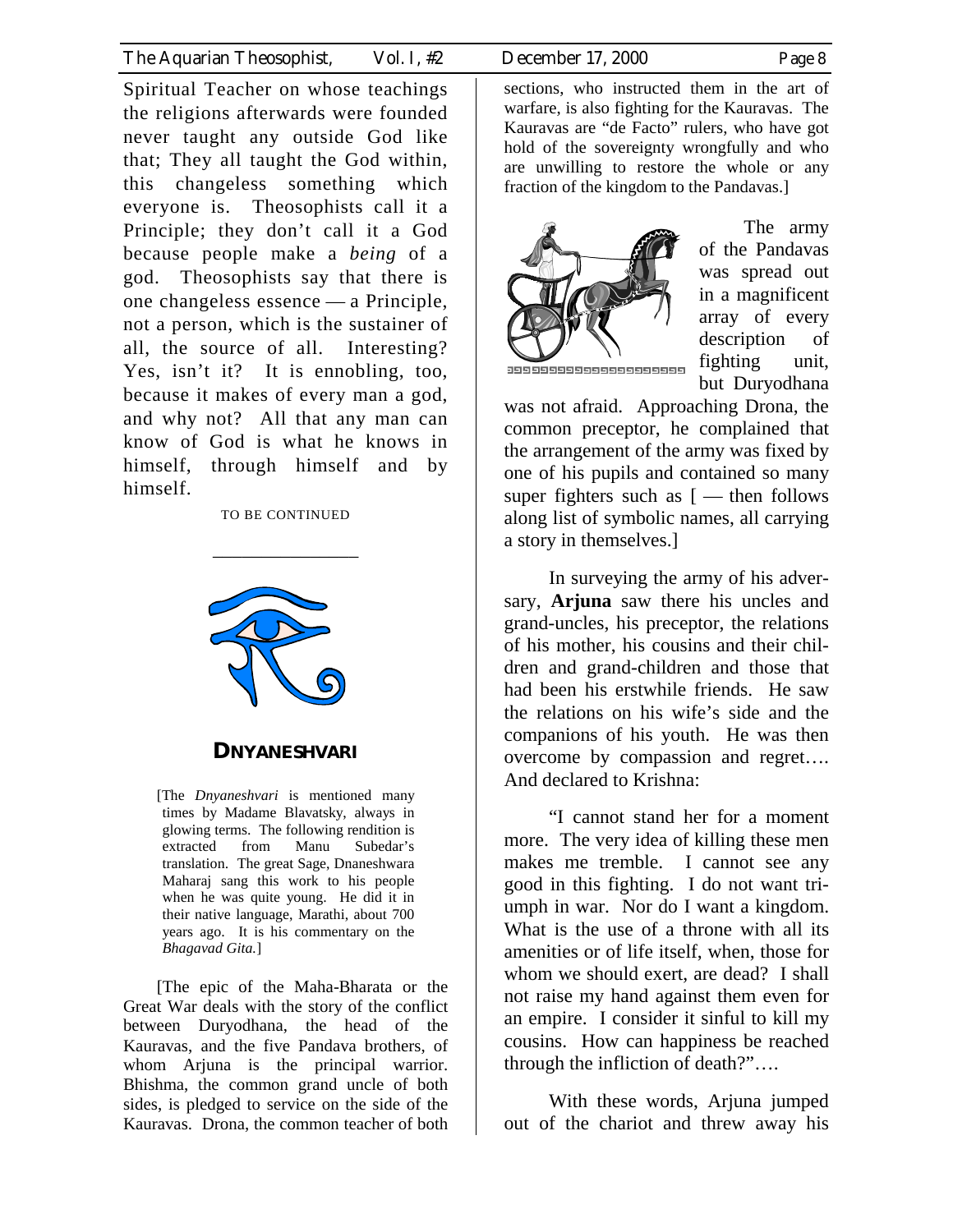weapons and stood in the middle of the battlefield, a broken man and a pitiable figure, like a swan stuck in the mud.

#### **Chapter Two**

#### **Krishna** replied:

What is the matter with you? Why have you lost courage? You are a great hero and a model Kshatriya with an unsullied name. You conquered (the god) Shankara in battle and you wiped out the race of Niwat and Kawache,

showing incomparable velour. Your attitude at the call of battle is as incomprehensible as darkness covering the sun, nectar meeting with death, wood absorbing fire, salt dissolving water, the frog

swallowing the serpent, or the fox defying the lion. You are a sensible man. Wake up. Take courage. War is not made with rose water. Live up to your reputation and get rid of these silly ideas. Kindness towards opponents in battle is misplaced. What is the use of thinking who your opponents are at this moment? Did you not know hitherto that the Kauravas were your kinsmen? You should have thought of all of that before. Nor is fighting a novelty to you in your life. It is an old standing quarrel and this eleventh hour compassionate timidity will destroy your good name as well as your happiness. Retreat in battle for a warrior is as bad as death.

#### **Arjuna** speaks:

Please bear with me a little. It seems to me that this is not war but damnation. It will lead us into sin and will compel us to raise our hands against senior members of the family, whom we should really serve and obey at all times. Sages, who should be held in respect and worshipped, must not be slandered and

defamed by harsh words. Similarly I find in the enemy's ranks those to whom I owe a debt of gratitude, who have brought me up and taught me what I know. How can I return this obligation by causing their death? There is my preceptor, whose kindness is comparable with the calmness and depth of the sea. I think of the firmness of his mind, of the limitless affection and of the immeasurable greatness of Drona, my great teacher. Even the throne of an

> empire would not make me raise my hand against him and I would sooner seek the seclusion of a mountain cave than fight him. I am not looking for enjoyment soaked in the blood of these men. Pleasures resulting

from victory here have no charm for me. I do not, therefore, agree with what you say about fighting. I am saying what comes to my mind. I am puzzled. Please show me a better way, if there is any. I want to take the right course which is not repugnant to the path of duty (Dharma). You have been on previous occasions a source of solace and guidance. I seek this from you. My mind is oppressed with a feeling of grief….

[*To be continued*]

## **MYSTERIES OF MATTER**

\_\_\_\_\_\_\_\_\_\_\_\_\_\_\_\_\_\_\_\_\_\_\_\_



Newton's law of gravity predicts that planets on the edge of our solar system, like Pluto, orbit at speeds slower than those planets that are

close to the Sun, like Mercury. This law was shown to be correct, because Mercury orbits the Sun at a velocity about 10 times faster than Pluto does. According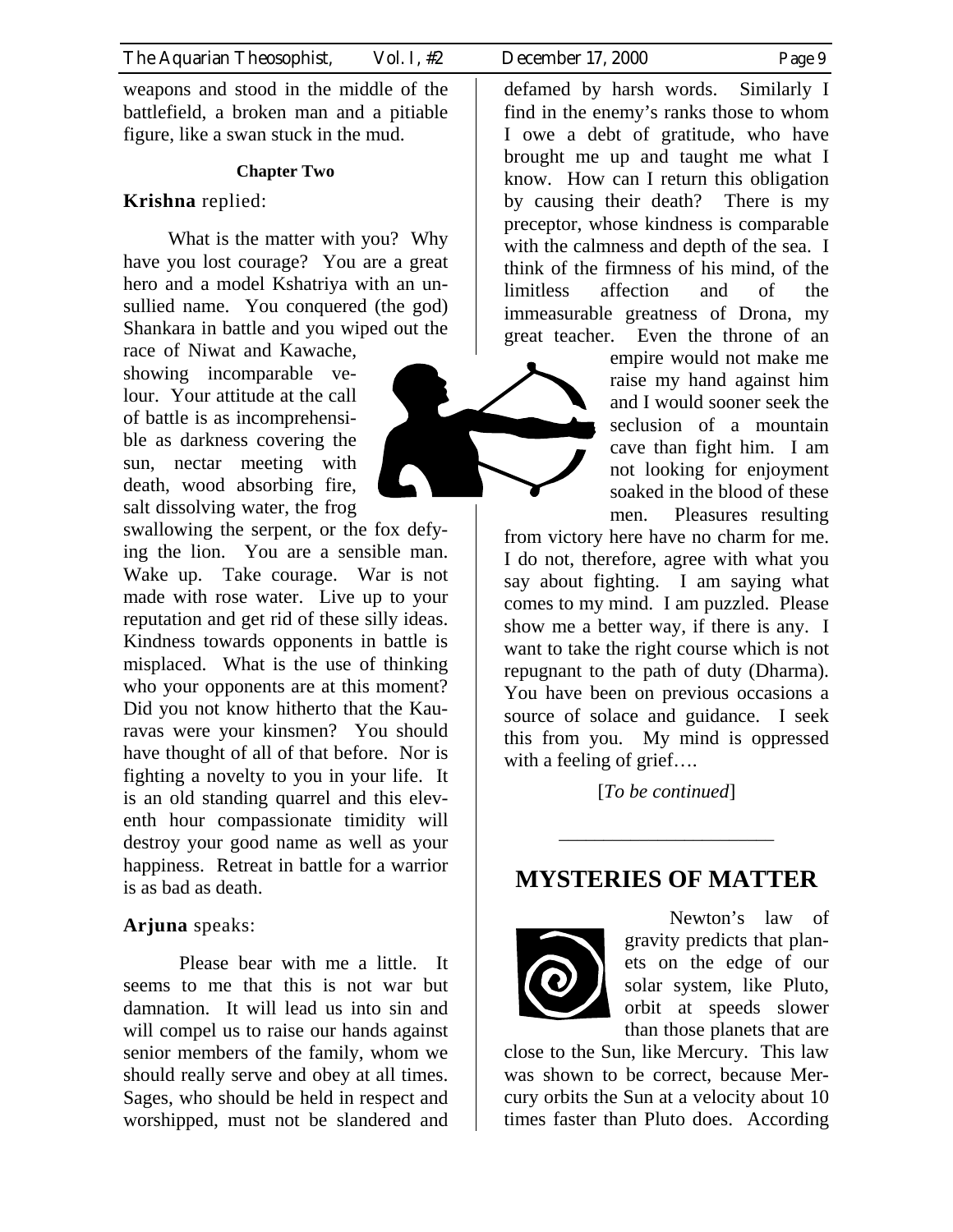to the theory, the same should be true for spiral galaxies. The more distant a star is from the center of the galaxy, the slower its orbital velocity should be.

As for back as 1950, an astronomer by the name of Vera Rubin tried to persuade fellow astronomers that the stars on the periphery of many galaxies displayed unusual motion. She discovered that the predicted relationship between the speed at which a star traveled and its distance from the center of the galaxy didn't work out. Her results showed that stars at the edges of their galaxies orbited at the same speed as those closer to the center. This result either means that Newton's law of gravity falls at a galactic level or that galaxies have a lot more matter than we can see. Newton's law of gravity and later Einstein's general theory of relativity worked so well at describing observations in our galaxy that no one was willing to believe these laws were different in far away galaxies. So the search for the mysterious missing matter was on.

If you were to look at a galaxy through a telescope, you would see that most of the mass of the galaxy is concentrated



toward the center and that the galaxy becomes less dense as you look out to the edges. But according to Rubin's discovery, which has since been verified by many astronomers, the stars at the periphery move as if they were embedded in a much greater mass — so much mass that it must extend way beyond the edge of the galaxy. If this information is correct, and most astronomers agree with her findings, then the galaxies are not at all what they appear to be. The stars we

see must be swamped in an immense quantity of some kind of invisible mass.

Data was collected on hundreds of galaxies, and they all behaved the same way. This evidence led to the conclusion that the major component of galaxies is *dark matter.* This matter is dark, because it can't be seen. This revelation became an obsession among cosmologists. Some of the questions that they asked were:

- What is dark matter made of?
- How much of it is there?
- How will it impact the fate of the universe?
- What role does it play in the formation of galaxies?
- How does it affect our understanding of the origin of the universe?

For cosmologists, these are some pretty profound questions to ask, and very few of them have been answered. The one thing we know fairly accurately is that what we can see — in other words, all of the mass from the billions of galaxies that have been observed — accounts for only 1 percent of all the mass in the universe. As much as 99 percent of the mass in the universe is dark matter. You can't see it, but it lies at the very heart of how the universe is structured.

The issue of what dark matter is made of gets a little more difficult. Scientists can account only for 10 percent of the total amount of what dark matter is. The other 90 percent, and scientists hate to admit this, is some kind of exotic material, and there are only a couple of clues as to what it is. The best clues may come from particle physics. Some theories predict the existence of a particle that has the characteristics that physicists have defined as being required of dark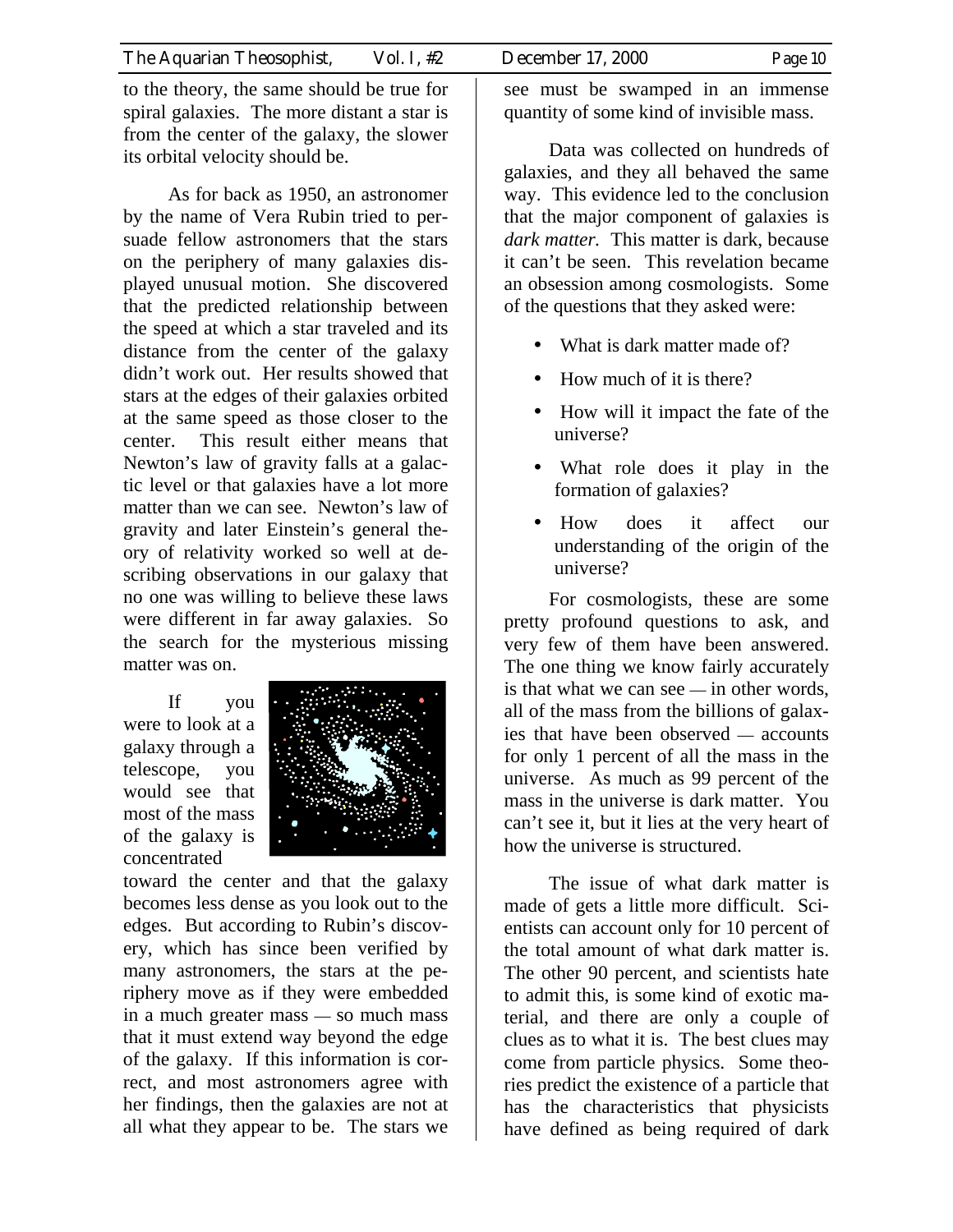matter. But more powerful accelerators are needed to artificially create this particle, because its energy content is very high, and our existing accelerators aren't powerful enough. Also, another type of particle, called the axion, may account for a lot of the dark matter. However, axioms are even more elusive than the neutrino. Researchers have been looking for just one axion for several years, and have not seen even one!

To sum up: Dark matter is an invisible material that constitutes a large percentage of the mass of the universe. It's revealed by gravitational effect on visible matter such as stars and galaxies.

For now, the riddle of dark matter remains unanswered. Another unusual discovery, and a topic of science fiction for years, is the existence of *black holes.* These holes are some of the most difficult objects in space to detect and meas-

ure. Their existence was speculated about as far back as the eighteenth century, when scientists imagined the possibility of worlds so massive that nothing could escape their gravitational grip, including light. In 1939, Robert Oppenheimer, the father of the atomic

bomb, used Einstein's general theory of relativity to explain how a black hole might form. He showed that a black hole warps space so that not even light can escape.

These holes may inhabit the centers of galaxies including the Milky Way. The center of our galaxy emits intense gamma radiation, which could be the result of stars falling into a black hole. But for several decades, black holes were merely thought to be a mathematical curiosity, because no one thought that it was possible that physical objects could

collapse to the state of extreme density that would be required to make a black hole.

Today it's know that neutron stars are produced when a massive star explodes as a supernova. Black holes are thought to be produced by the same process. If this type of explosion were to take place close to another star, for example when two stars orbit each other, it would strip matter from the other star to form a disc of hot material that would funnel into the black hole. The material would be so hot that it would radiate xrays, thereby making it detectable. Since the early 1950s, many objects like this have been found. Based on the number that have been detected so far, it is estimated that there are roughly 100 million black holes in our galaxy, which contains about 100 billion visible stars.



Another speculation has suggested the existence of *wormholes,* which are tiny black holes that may form tunnels through the spacetime continuum. You can think of a wormhole as a shortcut through the spacetime continuum, a sort of

cosmic subway that connects two black holes. The other end could be anywhere.

Many scientists have scoffed at the concept of wormholes, but in the 1980s physicists at Caltech showed that they could exist. Using Einstein's general theory of relativity, they found solutions to this equations that theoretically allow for the existence of wormholes. Einstein himself, along with Nathan Rosen at Princeton, discovered certain equations based on his general theory that represented what could be a black hole con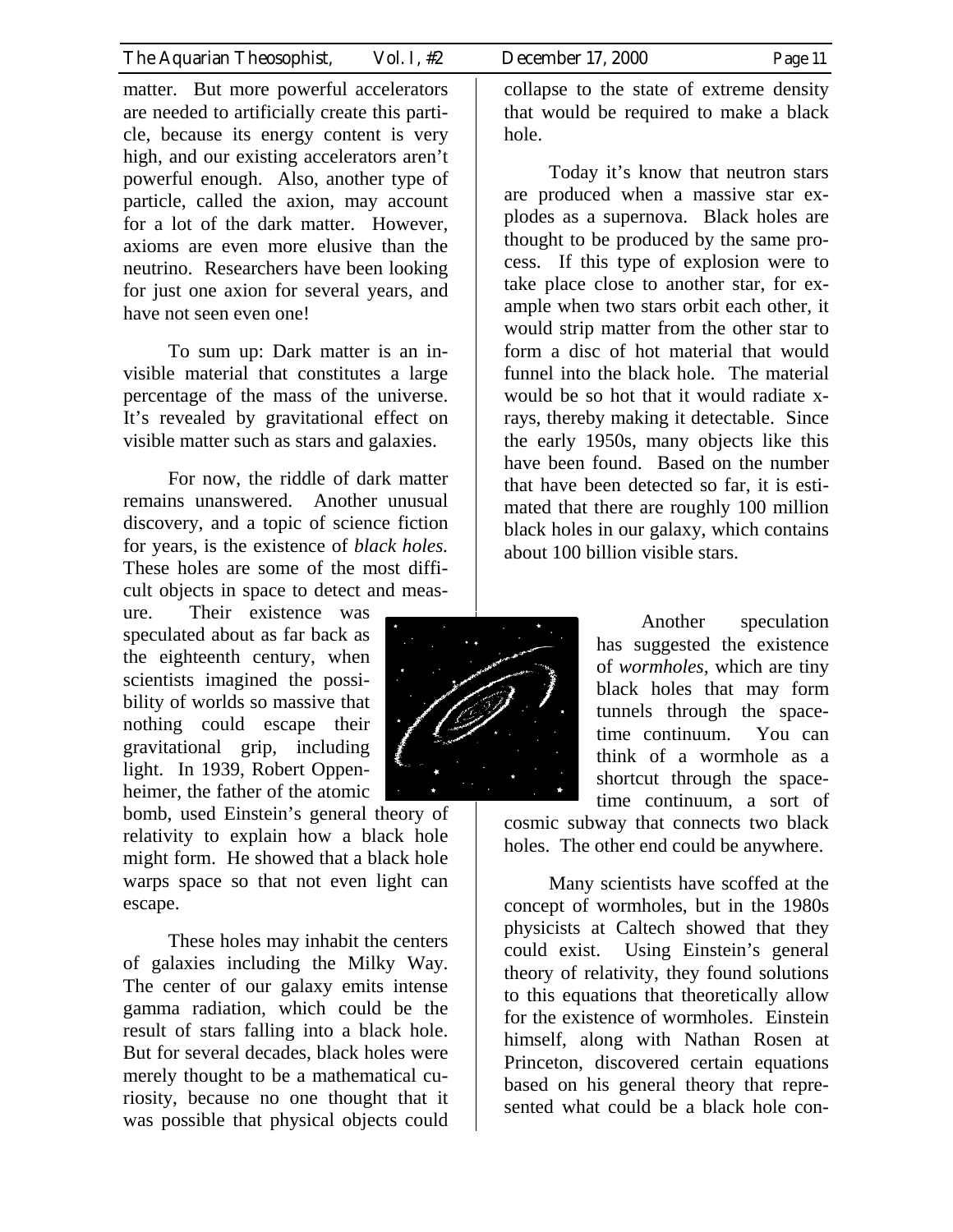necting two regions of flat space and time.

The difference between a black hole and a wormhole is simple to understand. A black hole is a one-way ticket. You can get in, but you can't get out. On the other hand, a wormhole allows for two-way traffic.

It's essentially two black holes connected together. The possible existence of naturally occurring wormholes suggests some interesting possibilities to physicists:

- If wormholes exist on the scale of the Planck length, which is the smallest measurement of length that has any meaning, they could provide a sort of foam-like structure of space and time, weaving the very fabric of space and time out of wormhole strands.
- These ultra-subatomic, very, very, very small wormholes could link distant parts of space together and leave the laws of physics to all parts of the universe, thereby assuring that the principles of physics work everywhere
- The small wormholes could also be seen as equivalent to the tiny strings theorized in super string theory. They could help explain the structure of matter on the smallest scale, possibly providing the missing link to the theory of everything.
- Time travel has been the topic of many science fiction stories, but it was never considered possible. In order to travel back in time, it would be necessary to travel faster than the speed of light, and as far as we know that's impossible. Einstein's

theory of relativity states that as an object approaches the speed of light, its mass increased.

- The speed of light is never attainable, because at that speed the mass would become infinitely large, therefore requiring infinite energy to make it accelerate.
- But now, with the theories of wormholes, time travel may become a possibility, using the wormhole as a gateway through time. It's still all just theory, but at least there's nothing in the laws of physics that would prevent it from happening.

[*Idiot's Guide to Understanding Einstein,* pp. 333- 37, by Gary F. Moring; Macmillan, 2000.]

•

# **CAN WE LOVE WITHOUT ATTACHMENT?**

Is it possible for the average man and woman to love without desire or selfishness? Or is this the privilege of saints and holy people?

Our so-called love is usually conditional. We love our husband or wife if they are faithful to us. We love our children only if they are not disrespectful or rebellious. We love our friends only if they do not betray us.

Can we not love irrespective of the benefit that the loved one gives us? Can we truly love a stranger? Can we love an enemy or one who hates us?

The possibility of altruistic love has been affirmed not merely by great religious founders, but by great thinkers in history.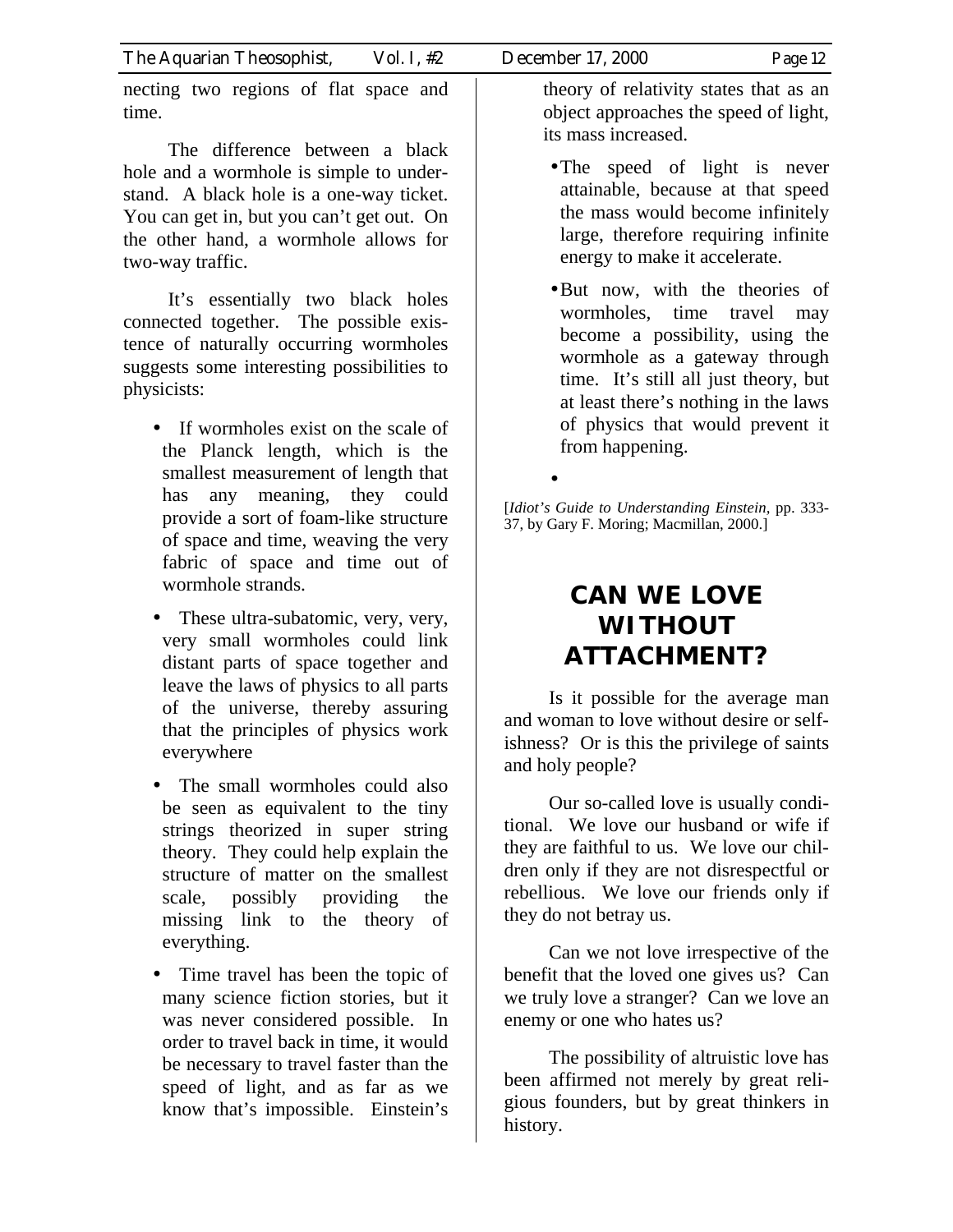The essayist Montaigne. for example, wrote: "In true friendship, wherein I am perfect, I more give myself to my friend, than I endeavor to attract him to me. I am . . . better pleased in doing him service than if he conferred a benefit upon me."

But even such altruistic attitude may have a limit. If the friend betrays him, will he still give of himself unselfishly?

To explore this, we have to see whether it is possible to love without desire or attachment. And we have certain experiences common to almost all of us to start with in our exploration.

Have we ever appreciated another person without thought of self-benefit? Most of us have. It can be a simple feeling of admiration towards a good person. It can be the spontaneous affection we have for a child or a baby whom we have seen for the first time. It can even be a compassionate appreciation of a character in a movie.

While these might be just fleeting experiences, we should not disregard them an unimportant. These flashes of selfless attitude are vital hints for a more permanent quality of being which can be applied to everything around us. These are moments when there is spontaneous appreciation untainted by the needs of the self.

Have you ever been engulfed by the beauty of a valley, or a sunset, or a drifting fog? The feeling of enchantment is spontaneous. The experience is positive and final. A moment later it is gone. But it does not matter. The momentary experience had its own value. And we do not grieve at its ending.

The experience of Joanna Field, an English author and analyst, is a typical example of this encounter:

One day I was idly watching some gulls as they soared high overhead. I was not interested, for I recognized them as "just gulls" . . . Then all at once something seemed to have opened. Idle boredom with the familiar became a deepbreathing peace and delight. My whole attention was gripped by the pattern of rhythm of their flight. . . .

If just looking could be so satisfying, why was I always striving to have things or to get things done? . . . I began

> to wonder whether eyes and ears might not have a wisdom of their own.

> It is seeing things and people without a memory, without calculation, without judgment. Such a way of looking is not an indifferent attitude.

There is a spontaneous appreciation of the nature of things and people as they are. And such appreciation is not sterile. It results in action, in compassionate behavior.

Next time we look at our spouse, children or officemate, can we see them as they are, without judgment, without preconception? Can we experience the enjoyment of a child when he plays with dirty soil without our tendency to stop them from becoming "dirty"?

Krishnamurti, whose life-work has been to help people to transform their quality of living, once said:

You really love only when you do not possess, when you are not envious, not greedy, when you are respectful, when you have mercy and compassion, when you have consideration for your wife,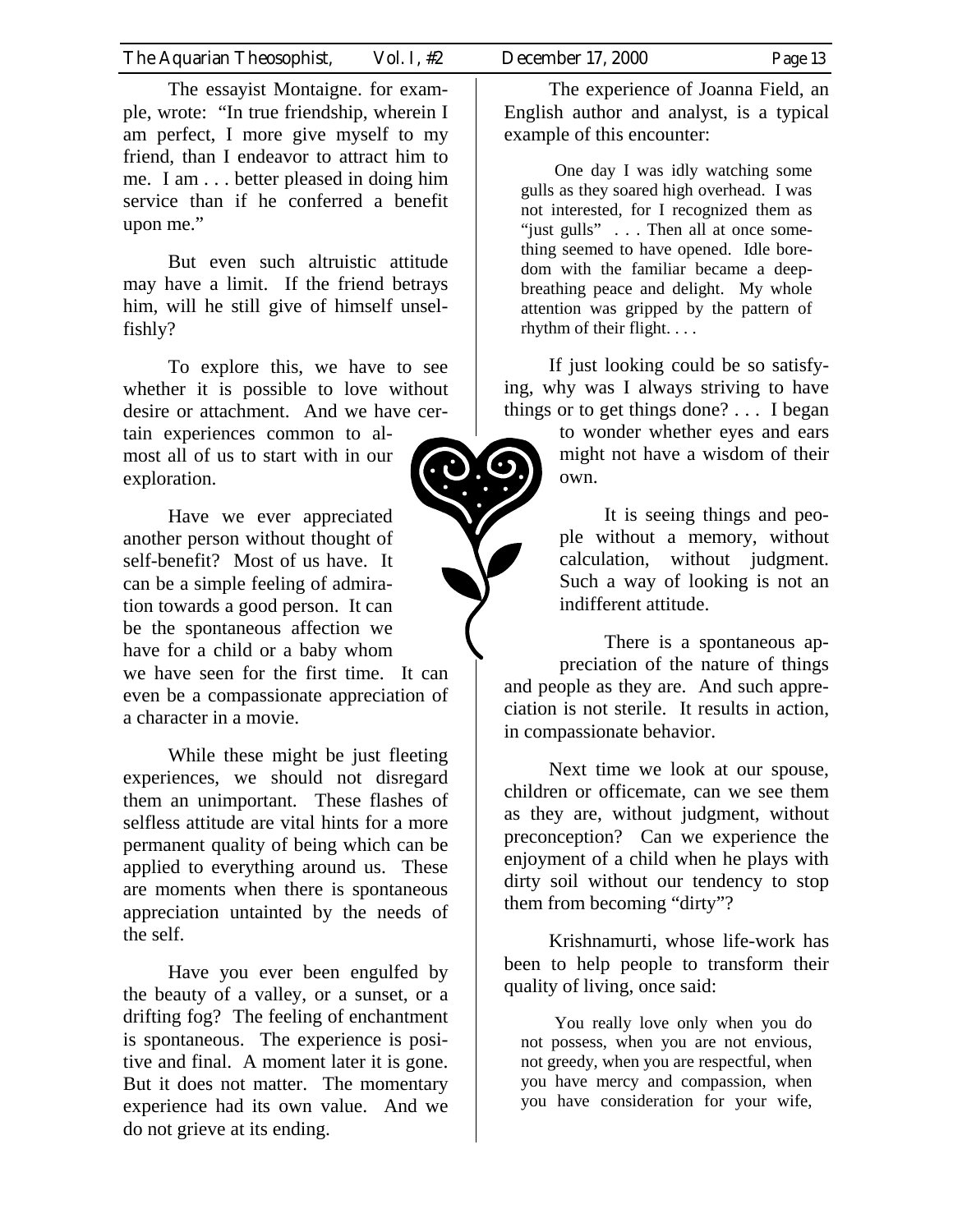your children, your neighbor, your unfortunate servants. . . .

Because we do not know how to love one, our love of humanity is fictitious. When you love, there is neither one nor many. There is only love.

> Vicente Hao Chin, Jr. The Philippine Theosophist June, 2000, Page 10



## THE DIVINE PASSIVE LAW

The Prometheans are the active, and therefore—in Heaven—no longer "pure" Beings**.** They have become the independent and free Intelligences, shown in every Theogony as fighting for that independence and freedom, and hence—in the ordinary sense— "rebellious to the divine passive law**.**" These are then those "Flames" (the *Agnishwatta*) who, as shown in Sloka 13, "remain behind" instead of going along with the others to create men on Earth**.** But the true esoteric meaning is that most of them were destined to incarnate as the *Egos* of the forthcoming crop of Mankind**.**

The human *Ego* is neither Atman nor Buddhi, but the higher *Manas***:** the intellectual fruition and the efflorescence of the intellectual self-conscious *Egotism*—in the higher spiritual sense**.**

The ancient works refer to it as *Karana Sarira* on the plane of *Sutratma*, which is the golden thread on which, like beads, the various personalities of this higher *Ego* are strung**.** If the reader were told, as in the *semi-esoteric* allegories, that these Beings were returning *Nirvanees*, from preceding *Maha-Manvantaras*—ages of incalculable duration which have rolled away in the Eternity, a still more incalculable time ago he would hardly understand the text correctly; while some Vedantins might say**:**

"This is not so; the Nirvanee can never return"; which is true during the Manvantara he belongs to, and erroneous where Eternity is concerned**.** For it is said in the Sacred Slokas**:**

*"The thread of radiance which is imperishable and dissolves only in Nirvana, re-emerges from it in its integrity on the day when the Great Law calls all things back into action. . . ."* 

It is the Barhishad, those who are unable to create the spiritual immortal man, who project the senseless model (the *Astral*) of the physical Being. It is the Agnishwatta; those who would not multiply, who sacrificed themselves to the good and salvation of *Spiritual Humanity***.** 

To complete the *septenary man*, to add to his three lower principles and cement them with the spiritual Monad which could never dwell in such a form otherwise than in an *absolutely latent state*—two connecting principles are needed**:** *Manas* and *Kama*.

This requires a living *Spiritual Fire* of the middle principle from the *fifth* and *third states* of Pleroma**.** But this fire is the possession of the *Triangles*, not of the (perfect) *Cubes*, which symbolize the Angelic Beings**:**\* the former having